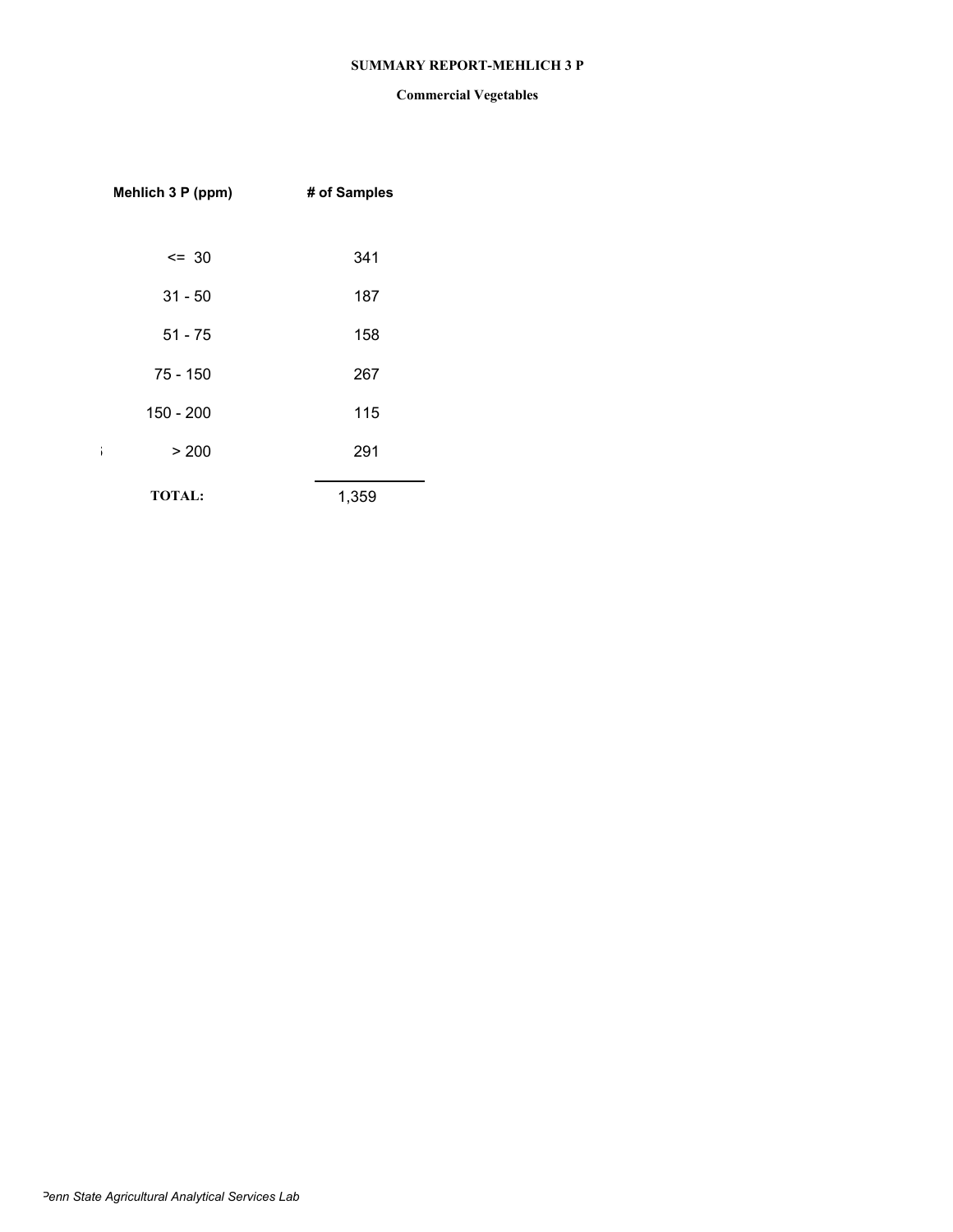## **Commercial Vegetables**

| County           | <b>Total Samples</b> |                           | Mehlich 3 P<br>(ppm) | # of Samples              |
|------------------|----------------------|---------------------------|----------------------|---------------------------|
| <b>ADAMS</b>     | 36                   |                           |                      |                           |
|                  |                      | 1                         | $\leq$ 30            | 8                         |
|                  |                      | $\overline{2}$            | $31 - 50$            | $\ensuremath{\mathsf{3}}$ |
|                  |                      | 3                         | $51 - 200$           | 15                        |
|                  |                      | 4                         | > 200                | 10                        |
| <b>ALLEGHENY</b> | 90                   |                           |                      |                           |
|                  |                      | 1                         | $\leq$ 30            | 14                        |
|                  |                      | $\overline{2}$            | $31 - 50$            | 25                        |
|                  |                      | 3                         | $51 - 200$           | 44                        |
|                  |                      | 4                         | > 200                | $\overline{7}$            |
| <b>ARMSTRONG</b> | 10                   |                           |                      |                           |
|                  |                      | $\mathbf{1}$              | $\leq$ 30            | 6                         |
|                  |                      | $\overline{2}$            | $31 - 50$            | $\ensuremath{\mathsf{3}}$ |
|                  |                      | 3                         | $51 - 200$           | $\mathbf 1$               |
| <b>BEAVER</b>    | 14                   |                           |                      |                           |
|                  |                      | $\mathbf{1}$              | $\leq$ 30            | $\ensuremath{\mathsf{3}}$ |
|                  |                      | $\overline{2}$            | $31 - 50$            | $\mathbf{1}$              |
|                  |                      | 3                         | $51 - 200$           | $\mathbf 5$               |
|                  |                      | 4                         | > 200                | $\sqrt{5}$                |
| <b>BEDFORD</b>   | 12                   |                           |                      |                           |
|                  |                      | 1                         | $\leq$ 30            | $\ensuremath{\mathsf{3}}$ |
|                  |                      | $\overline{2}$            | $31 - 50$            | $\mathbf 1$               |
|                  |                      | 3                         | $51 - 200$           | $\ensuremath{\mathsf{3}}$ |
|                  |                      | 4                         | > 200                | $\mathbf 5$               |
| <b>BERKS</b>     | 17                   |                           |                      |                           |
|                  |                      | 1                         | $\leq$ 30            | 4                         |
|                  |                      | $\overline{2}$            | $31 - 50$            | $\mathbf 1$               |
|                  |                      | 3                         | $51 - 200$           | $\,6$                     |
|                  |                      | 4                         | > 200                | $\,6$                     |
| <b>BLAIR</b>     | 8                    |                           |                      |                           |
|                  |                      | $\mathbf{1}$              | $= 30$               | $\mathbf 5$               |
|                  |                      | $\overline{2}$            | $31 - 50$            | $\mathbf 1$               |
|                  |                      | 3                         | $51 - 200$           | $\mathbf 1$               |
|                  |                      | 4                         | > 200                | $\mathbf 1$               |
| <b>BRADFORD</b>  | 11                   |                           |                      |                           |
|                  |                      | 1                         | $\leq$ 30            | 4                         |
|                  |                      | $\overline{2}$            | $31 - 50$            | $\mathbf 1$               |
|                  |                      | $\ensuremath{\mathsf{3}}$ | $51 - 200$           | $\ensuremath{\mathsf{3}}$ |

*Penn State Agricultural Analytical Services Lab*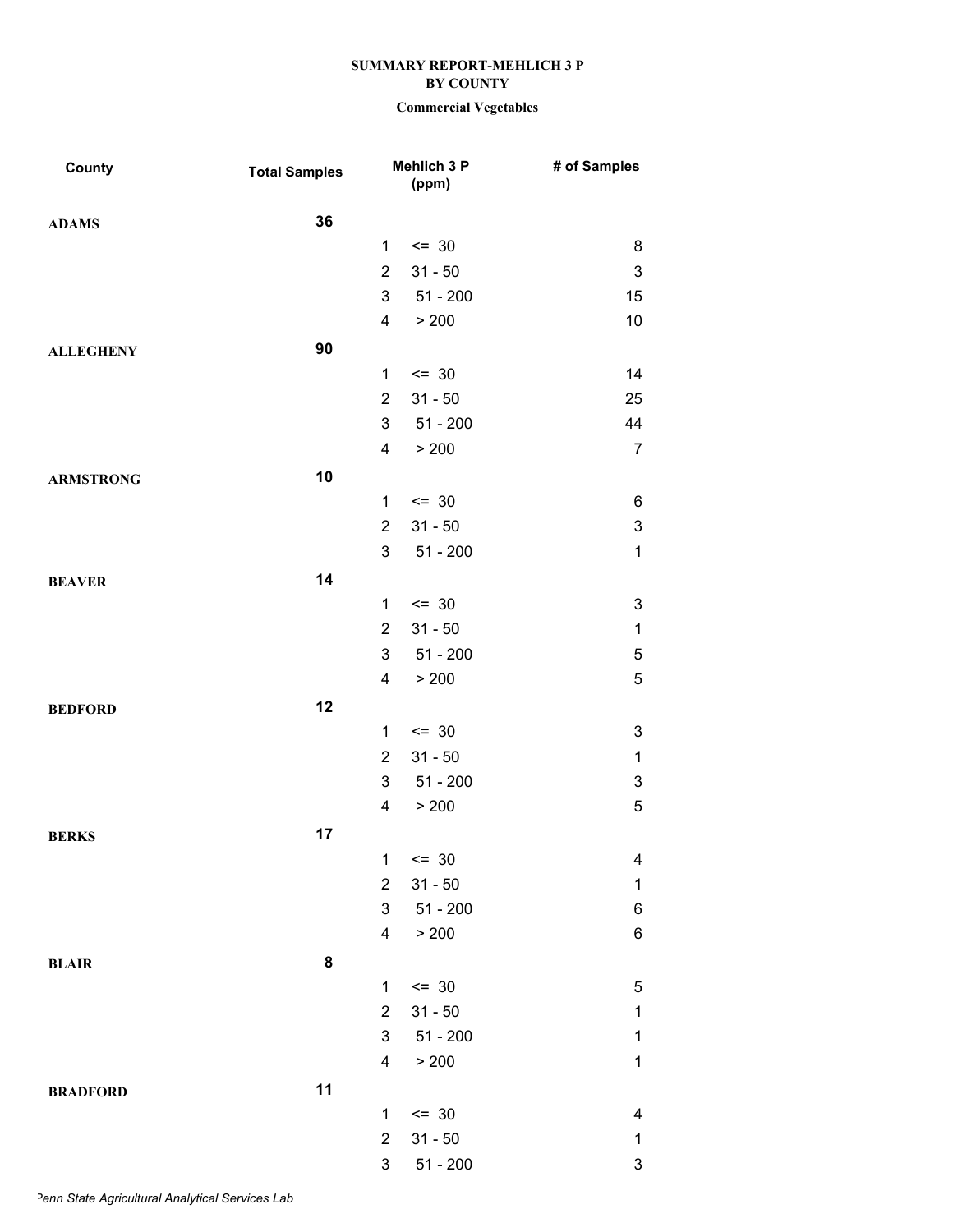| County            | <b>Total Samples</b> |                         | Mehlich 3 P<br>(ppm) | # of Samples              |
|-------------------|----------------------|-------------------------|----------------------|---------------------------|
|                   |                      | $\overline{\mathbf{4}}$ | > 200                | $\ensuremath{\mathsf{3}}$ |
| <b>BUCKS</b>      | 50                   |                         |                      |                           |
|                   |                      | 1                       | $= 30$               | 11                        |
|                   |                      | $\overline{2}$          | $31 - 50$            | 14                        |
|                   |                      | 3                       | $51 - 200$           | 23                        |
|                   |                      | $\overline{\mathbf{4}}$ | > 200                | $\sqrt{2}$                |
| <b>BUTLER</b>     | 38                   |                         |                      |                           |
|                   |                      | 1                       | $= 30$               | 14                        |
|                   |                      | $\overline{2}$          | $31 - 50$            | $\,6$                     |
|                   |                      | 3                       | $51 - 200$           | 14                        |
|                   |                      | 4                       | > 200                | $\overline{4}$            |
| <b>CAMBRIA</b>    | 14                   |                         |                      |                           |
|                   |                      | 1                       | $= 30$               | $\mathbf 5$               |
|                   |                      | $\overline{2}$          | $31 - 50$            | $\mathbf 5$               |
|                   |                      | 3                       | $51 - 200$           | $\mathbf 1$               |
|                   |                      | 4                       | > 200                | $\mathbf 3$               |
| <b>CAMERON</b>    | 1                    |                         |                      |                           |
|                   |                      | 3                       | $51 - 200$           | $\mathbf{1}$              |
| <b>CARBON</b>     | $\mathbf 3$          |                         |                      |                           |
|                   |                      | 3                       | $51 - 200$           | $\sqrt{2}$                |
|                   |                      | $\overline{\mathbf{4}}$ | > 200                | $\mathbf{1}$              |
| <b>CENTRE</b>     | 111                  |                         |                      |                           |
|                   |                      | 1                       | $= 30$               | 14                        |
|                   |                      | $\overline{2}$          | $31 - 50$            | 11                        |
|                   |                      | 3                       | $51 - 200$           | 62                        |
|                   |                      | $\overline{4}$          | > 200                | 24                        |
| <b>CHESTER</b>    | 21                   |                         |                      |                           |
|                   |                      | 1                       | $= 30$               | $\,6$                     |
|                   |                      | $\overline{2}$          | $31 - 50$            | $\ensuremath{\mathsf{3}}$ |
|                   |                      | 3                       | $51 - 200$           | $\boldsymbol{7}$          |
|                   |                      | $\overline{\mathbf{4}}$ | > 200                | $\mathbf 5$               |
| <b>CLARION</b>    | 16                   |                         |                      |                           |
|                   |                      | 1                       | $= 30$               | $\bf 8$                   |
|                   |                      | $\overline{2}$          | $31 - 50$            | $\ensuremath{\mathsf{3}}$ |
|                   |                      | 3                       | $51 - 200$           | $\ensuremath{\mathsf{3}}$ |
|                   |                      | 4                       | > 200                | $\overline{2}$            |
| <b>CLEARFIELD</b> | 16                   |                         |                      |                           |
|                   |                      | $\mathbf 1$             | $= 30$               | 8                         |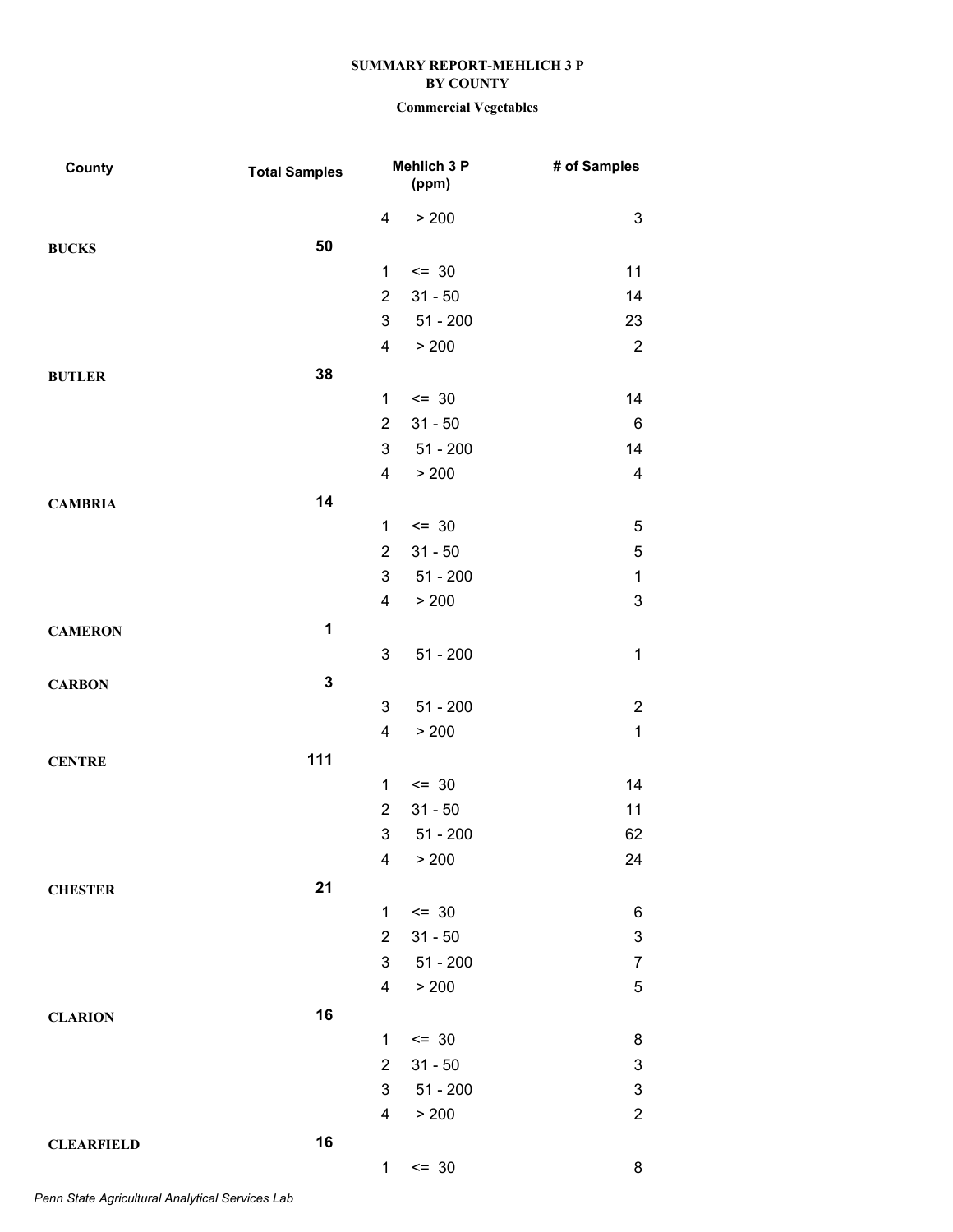## **Commercial Vegetables**

| County            | <b>Total Samples</b>    |                | Mehlich 3 P<br>(ppm) | # of Samples              |
|-------------------|-------------------------|----------------|----------------------|---------------------------|
|                   |                         | 3              | $51 - 200$           | $\overline{4}$            |
|                   |                         | 4              | > 200                | $\overline{\mathbf{4}}$   |
| <b>CLINTON</b>    | 8                       |                |                      |                           |
|                   |                         | $\overline{2}$ | $31 - 50$            | $\mathbf{1}$              |
|                   |                         | 3              | $51 - 200$           | $\sqrt{2}$                |
|                   |                         | 4              | > 200                | $\sqrt{5}$                |
| <b>COLUMBIA</b>   | 47                      |                |                      |                           |
|                   |                         | 1              | $\leq$ 30            | $\overline{2}$            |
|                   |                         | $\overline{2}$ | $31 - 50$            | $\,6$                     |
|                   |                         | 3              | $51 - 200$           | 35                        |
|                   |                         | 4              | > 200                | $\overline{\mathbf{4}}$   |
| <b>CRAWFORD</b>   | $\overline{\mathbf{4}}$ |                |                      |                           |
|                   |                         | 1              | $= 30$               | $\mathbf{1}$              |
|                   |                         | 3              | $51 - 200$           | $\mathbf{1}$              |
|                   |                         | 4              | > 200                | $\overline{2}$            |
| <b>CUMBERLAND</b> | 17                      |                |                      |                           |
|                   |                         | 1              | $= 30$               | $\overline{7}$            |
|                   |                         | $\overline{2}$ | $31 - 50$            | $\mathbf 5$               |
|                   |                         | 3              | $51 - 200$           | $\sqrt{5}$                |
| <b>DAUPHIN</b>    | 23                      |                |                      |                           |
|                   |                         | 1              | $= 30$               | $\overline{7}$            |
|                   |                         | $\overline{2}$ | $31 - 50$            | $\overline{\mathbf{4}}$   |
|                   |                         | 3              | $51 - 200$           | $\overline{7}$            |
|                   |                         | 4              | > 200                | $\mathbf 5$               |
| <b>DELAWARE</b>   | 9                       |                |                      |                           |
|                   |                         | 2              | $31 - 50$            | $\overline{a}$            |
|                   |                         | 3              | $51 - 200$           | $\,6$                     |
|                   |                         | 4              | > 200                | $\mathbf{1}$              |
| ELK               | 9                       |                |                      |                           |
|                   |                         | $\mathbf{1}$   | $\leq$ 30            | $\ensuremath{\mathsf{3}}$ |
|                   |                         | $\overline{2}$ | $31 - 50$            | $\mathbf 1$               |
|                   |                         | 3              | $51 - 200$           | $\mathbf 1$               |
|                   |                         | 4              | > 200                | $\overline{\mathbf{4}}$   |
| <b>ERIE</b>       | 20                      |                |                      |                           |
|                   |                         | $\mathbf 1$    | $= 30$               | 10                        |
|                   |                         | 3              | $51 - 200$           | $\overline{\mathbf{4}}$   |
|                   |                         | 4              | > 200                | $\,6$                     |
|                   |                         |                |                      |                           |

*Penn State Agricultural Analytical Services Lab*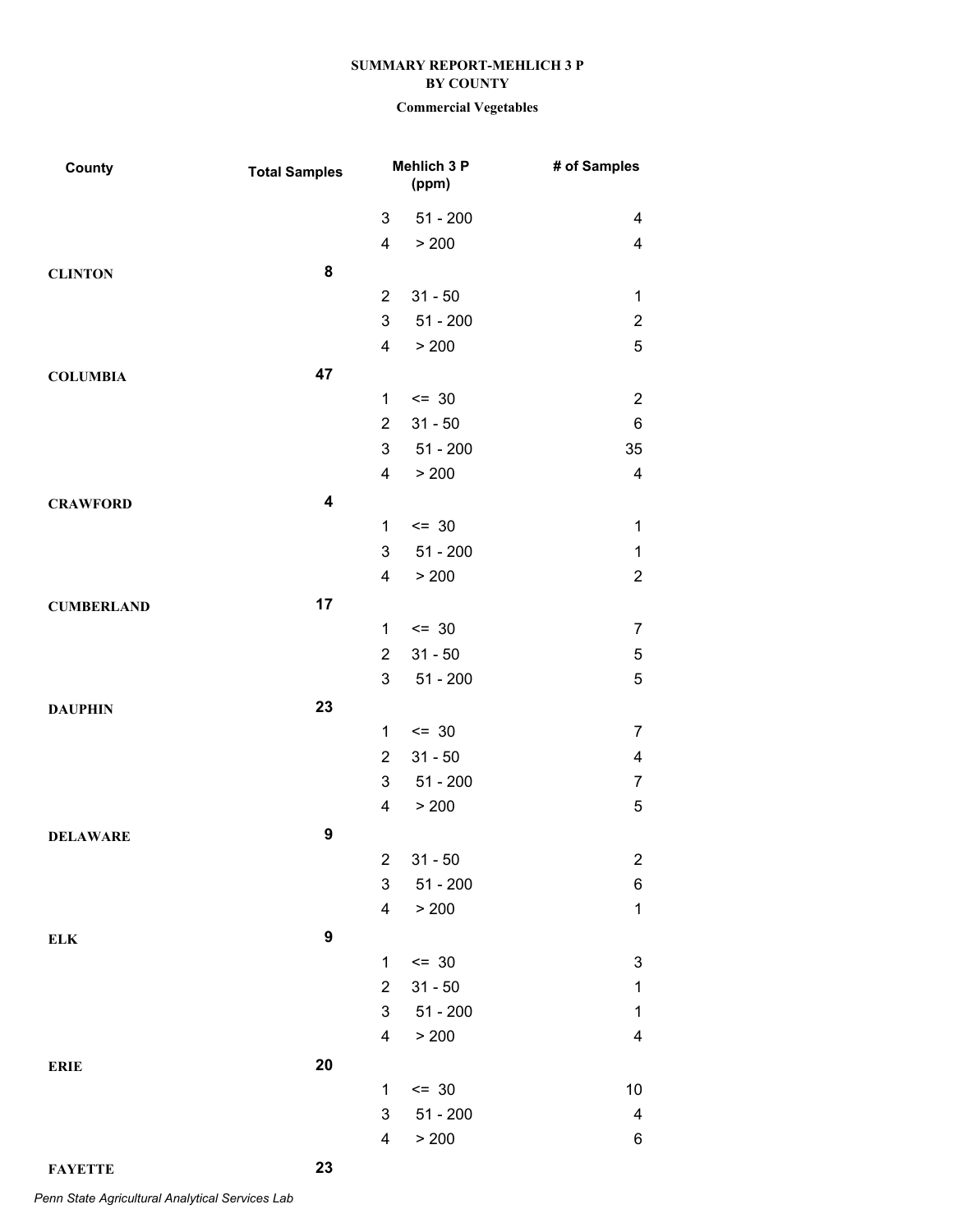| County            | <b>Total Samples</b> |                | Mehlich 3 P<br>(ppm) | # of Samples                           |
|-------------------|----------------------|----------------|----------------------|----------------------------------------|
|                   |                      | 1              | $= 30$               | 9                                      |
|                   |                      | $\overline{2}$ | $31 - 50$            | 6                                      |
|                   |                      | 3              | $51 - 200$           | $\mathbf 5$                            |
|                   |                      | $\overline{4}$ | > 200                | $\mathbf{3}$                           |
| <b>FOREST</b>     | 14                   |                |                      |                                        |
|                   |                      | 1              | $\leq$ 30            | $\ensuremath{\mathsf{3}}$              |
|                   |                      | $\overline{2}$ | $31 - 50$            | $\mathbf{1}$                           |
|                   |                      | 3              | $51 - 200$           | 10                                     |
| <b>FRANKLIN</b>   | 15                   |                |                      |                                        |
|                   |                      | 1              | $\leq$ 30            | $\sqrt{3}$                             |
|                   |                      | $\overline{2}$ | $31 - 50$            | $\ensuremath{\mathsf{3}}$              |
|                   |                      | 3              | $51 - 200$           | $\,6$                                  |
|                   |                      | 4              | > 200                | $\mathbf 3$                            |
| <b>FULTON</b>     | $\mathbf 3$          |                |                      |                                        |
|                   |                      | $\mathbf 1$    | $= 30$               | $\mathbf{1}$                           |
|                   |                      | 4              | > 200                | $\boldsymbol{2}$                       |
| <b>GREENE</b>     | $\mathbf 3$          |                |                      |                                        |
|                   |                      | 1              | $= 30$               | $\mathbf 1$                            |
|                   |                      | 3              | $51 - 200$           | $\boldsymbol{2}$                       |
| <b>HUNTINGDON</b> | 101                  |                |                      |                                        |
|                   |                      | 1              | $= 30$               | 67                                     |
|                   |                      | $\overline{2}$ | $31 - 50$            | 8                                      |
|                   |                      | 3              | $51 - 200$           | 19                                     |
|                   |                      | 4              | > 200                | $\boldsymbol{7}$                       |
| <b>INDIANA</b>    | 14                   |                |                      |                                        |
|                   |                      | 1              | $= 30$               | 4                                      |
|                   |                      | $\overline{2}$ | $31 - 50$            | $\overline{c}$                         |
|                   |                      | 3              | $51 - 200$           | $\overline{\mathbf{4}}$                |
|                   |                      | 4              | > 200                | $\overline{\mathbf{4}}$                |
| <b>JEFFERSON</b>  | 8                    |                |                      |                                        |
|                   |                      | 1              | $= 30$               | $\ensuremath{\mathsf{3}}$              |
|                   |                      | 3              | $51 - 200$           | $\overline{\mathcal{A}}$               |
|                   |                      | 4              | > 200                | $\mathbf{1}$                           |
| <b>JUNIATA</b>    | 6                    |                |                      |                                        |
|                   |                      | $\mathbf{1}$   | $= 30$               | $\mathbf{1}$                           |
|                   |                      | 3<br>4         | $51 - 200$<br>> 200  | $\overline{\mathbf{4}}$<br>$\mathbf 1$ |
|                   |                      |                |                      |                                        |
| <b>LACKAWANNA</b> | 23                   |                |                      |                                        |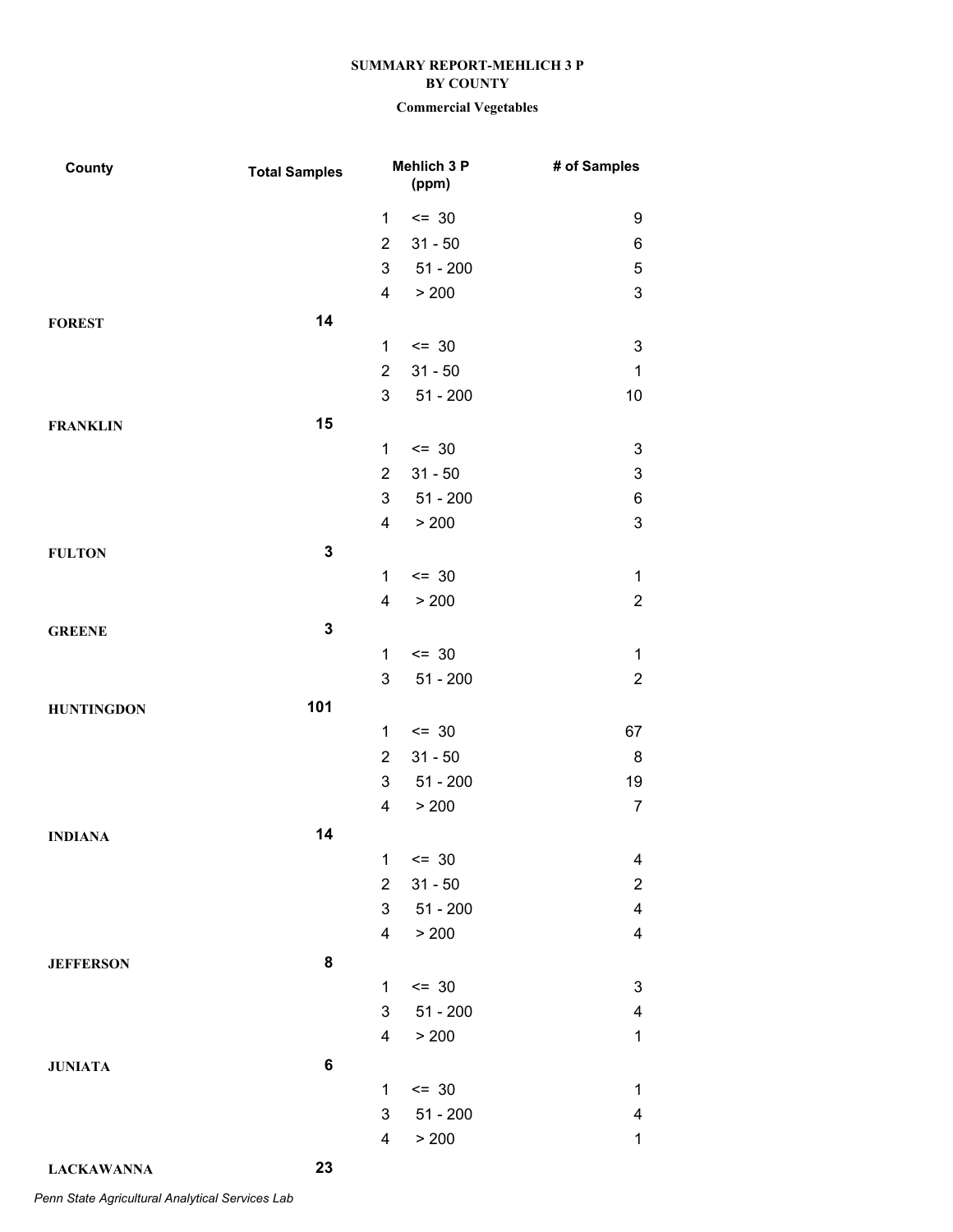# **Commercial Vegetables**

| County           | <b>Total Samples</b> |                | <b>Mehlich 3 P</b><br>(ppm) | # of Samples              |
|------------------|----------------------|----------------|-----------------------------|---------------------------|
|                  |                      | 1              | $= 30$                      | $\overline{c}$            |
|                  |                      | $\overline{2}$ | $31 - 50$                   | $\ensuremath{\mathsf{3}}$ |
|                  |                      | 3              | $51 - 200$                  | 15                        |
|                  |                      | 4              | > 200                       | $\mathbf{3}$              |
| <b>LANCASTER</b> | 31                   |                |                             |                           |
|                  |                      | 1              | $\leq$ 30                   | $\ensuremath{\mathsf{3}}$ |
|                  |                      | $\overline{2}$ | $31 - 50$                   | $\sqrt{2}$                |
|                  |                      | 3              | $51 - 200$                  | 14                        |
|                  |                      | 4              | > 200                       | 12                        |
| <b>LAWRENCE</b>  | 14                   |                |                             |                           |
|                  |                      | $\mathbf{1}$   | $\leq$ 30                   | $\mathbf{1}$              |
|                  |                      | $\overline{2}$ | $31 - 50$                   | $\boldsymbol{2}$          |
|                  |                      | 3              | $51 - 200$                  | $\mathbf 5$               |
|                  |                      | 4              | > 200                       | $\,6$                     |
| <b>LEBANON</b>   | 19                   |                |                             |                           |
|                  |                      | 1              | $\leq$ 30                   | $\mathbf 1$               |
|                  |                      | 3              | $51 - 200$                  | $\sqrt{2}$                |
|                  |                      | 4              | > 200                       | 16                        |
| <b>LEHIGH</b>    | 51                   |                |                             |                           |
|                  |                      | $\mathbf{1}$   | $\leq$ 30                   | 9                         |
|                  |                      | $\overline{2}$ | $31 - 50$                   | $\overline{7}$            |
|                  |                      | 3              | $51 - 200$                  | 20                        |
|                  |                      | 4              | > 200                       | 15                        |
| <b>LUZERNE</b>   | 18                   |                |                             |                           |
|                  |                      | 1              | $= 30$                      | $\overline{2}$            |
|                  |                      | $\overline{2}$ | $31 - 50$                   | $\overline{4}$            |
|                  |                      | 3              | $51 - 200$                  | $\overline{7}$            |
|                  |                      | 4              | > 200                       | $\mathbf 5$               |
| <b>LYCOMING</b>  | 14                   |                |                             |                           |
|                  |                      | $\mathbf{1}$   | $= 30$                      | $\overline{7}$            |
|                  |                      | $\overline{2}$ | $31 - 50$                   | $\boldsymbol{2}$          |
|                  |                      | $\mathfrak{S}$ | $51 - 200$                  | $\ensuremath{\mathsf{3}}$ |
|                  |                      | $\overline{4}$ | > 200                       | $\overline{c}$            |
| <b>MCKEAN</b>    | $\overline{7}$       |                |                             |                           |
|                  |                      | 1              | $= 30$                      | $\overline{2}$            |
|                  |                      | $\overline{2}$ | $31 - 50$                   | $\mathbf{1}$              |
|                  |                      | 3              | $51 - 200$                  | $\overline{\mathbf{4}}$   |
| <b>MERCER</b>    | 15                   |                |                             |                           |

*Penn State Agricultural Analytical Services Lab*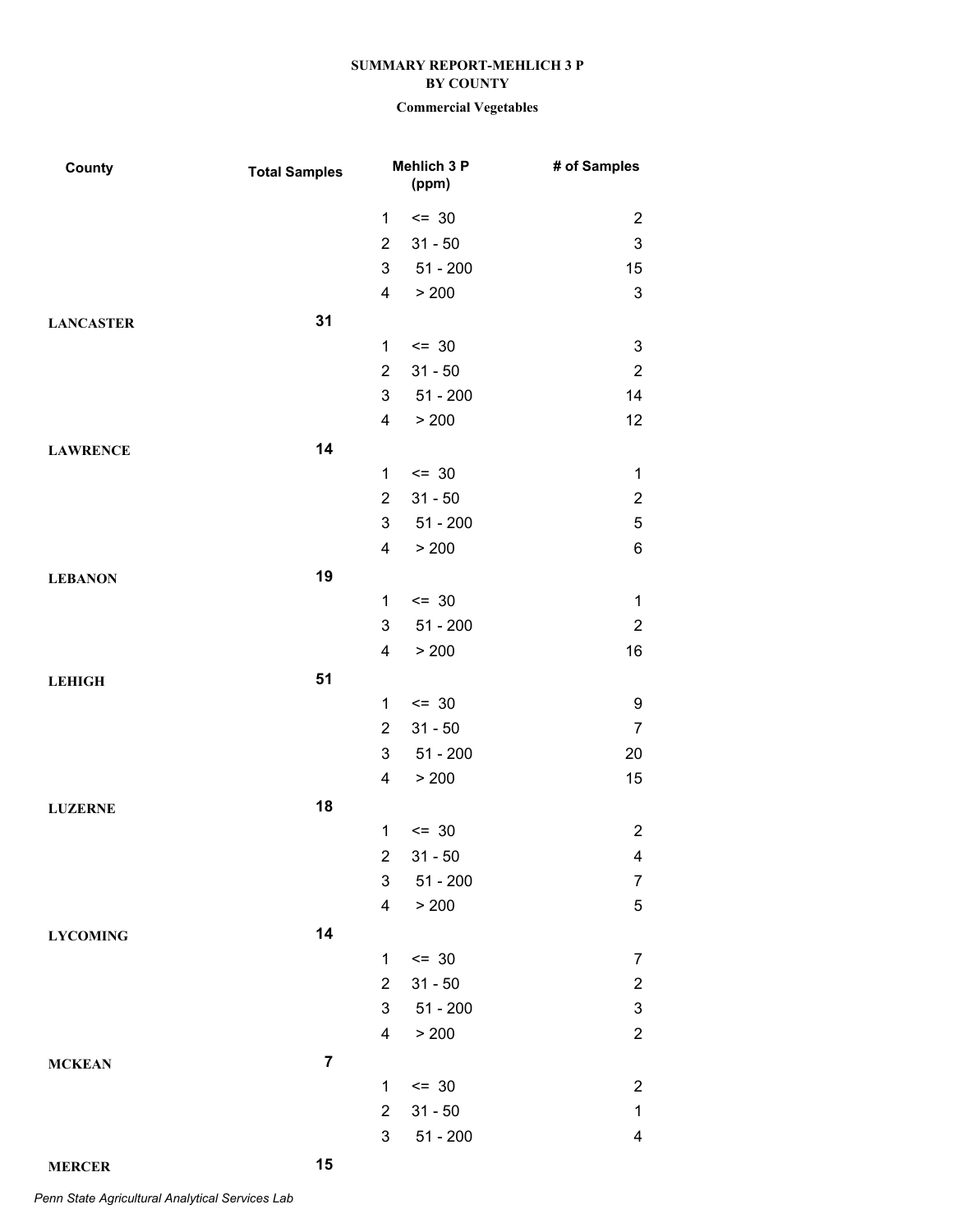| County                | <b>Total Samples</b>    |                | Mehlich 3 P<br>(ppm) | # of Samples              |
|-----------------------|-------------------------|----------------|----------------------|---------------------------|
|                       |                         | 1              | $= 30$               | $\overline{2}$            |
|                       |                         | $\overline{2}$ | $31 - 50$            | $\ensuremath{\mathsf{3}}$ |
|                       |                         | 3              | $51 - 200$           | $\mathbf 1$               |
|                       |                         | 4              | > 200                | $\boldsymbol{9}$          |
| <b>MIFFLIN</b>        | $\overline{\mathbf{4}}$ |                |                      |                           |
|                       |                         | 3              | $51 - 200$           | $\mathbf 1$               |
|                       |                         | 4              | > 200                | 3                         |
| <b>MONROE</b>         | $\overline{\mathbf{4}}$ |                |                      |                           |
|                       |                         | 4              | > 200                | $\overline{\mathbf{4}}$   |
| <b>MONTGOMERY</b>     | 41                      |                |                      |                           |
|                       |                         | $\mathbf{1}$   | $\leq$ 30            | $\overline{\mathbf{4}}$   |
|                       |                         | $\overline{2}$ | $31 - 50$            | $\mathbf 5$               |
|                       |                         | 3              | $51 - 200$           | 25                        |
|                       |                         | 4              | > 200                | $\overline{7}$            |
| <b>MONTOUR</b>        | $\overline{\mathbf{4}}$ |                |                      |                           |
|                       |                         | 1              | $= 30$               | $\sqrt{2}$                |
|                       |                         | 4              | > 200                | $\overline{2}$            |
| <b>NORTHAMPTON</b>    | 28                      |                |                      |                           |
|                       |                         | 1              | $= 30$               | $\overline{7}$            |
|                       |                         | 3              | $51 - 200$           | 13                        |
|                       |                         | 4              | > 200                | $\bf 8$                   |
| <b>NORTHUMBERLAND</b> | $\boldsymbol{2}$        |                |                      |                           |
|                       |                         | 3              | $51 - 200$           | $\overline{2}$            |
| <b>PERRY</b>          | 18                      |                |                      |                           |
|                       |                         | $\mathbf 1$    | $= 30$               | $\mathbf 5$               |
|                       |                         | $\overline{2}$ | $31 - 50$            | $\ensuremath{\mathsf{3}}$ |
|                       |                         | 3              | $51 - 200$           | $\,6$                     |
|                       |                         | 4              | > 200                | $\overline{\mathbf{4}}$   |
| <b>PHILADELPHIA</b>   | 27                      |                |                      |                           |
|                       |                         | 1              | $\leq$ 30            | $\mathbf 1$               |
|                       |                         | $\overline{2}$ | $31 - 50$            | $\mathbf 1$               |
|                       |                         | 3              | $51 - 200$           | $\sqrt{5}$                |
|                       |                         | 4              | > 200                | 20                        |
| <b>PIKE</b>           | 1                       |                |                      |                           |
|                       |                         | 3              | $51 - 200$           | $\mathbf 1$               |
| <b>POTTER</b>         | $\overline{7}$          |                |                      |                           |
|                       |                         | $\mathbf{1}$   | $= 30$               | $\overline{c}$            |
|                       |                         | 3              | $51 - 200$           | $\overline{c}$            |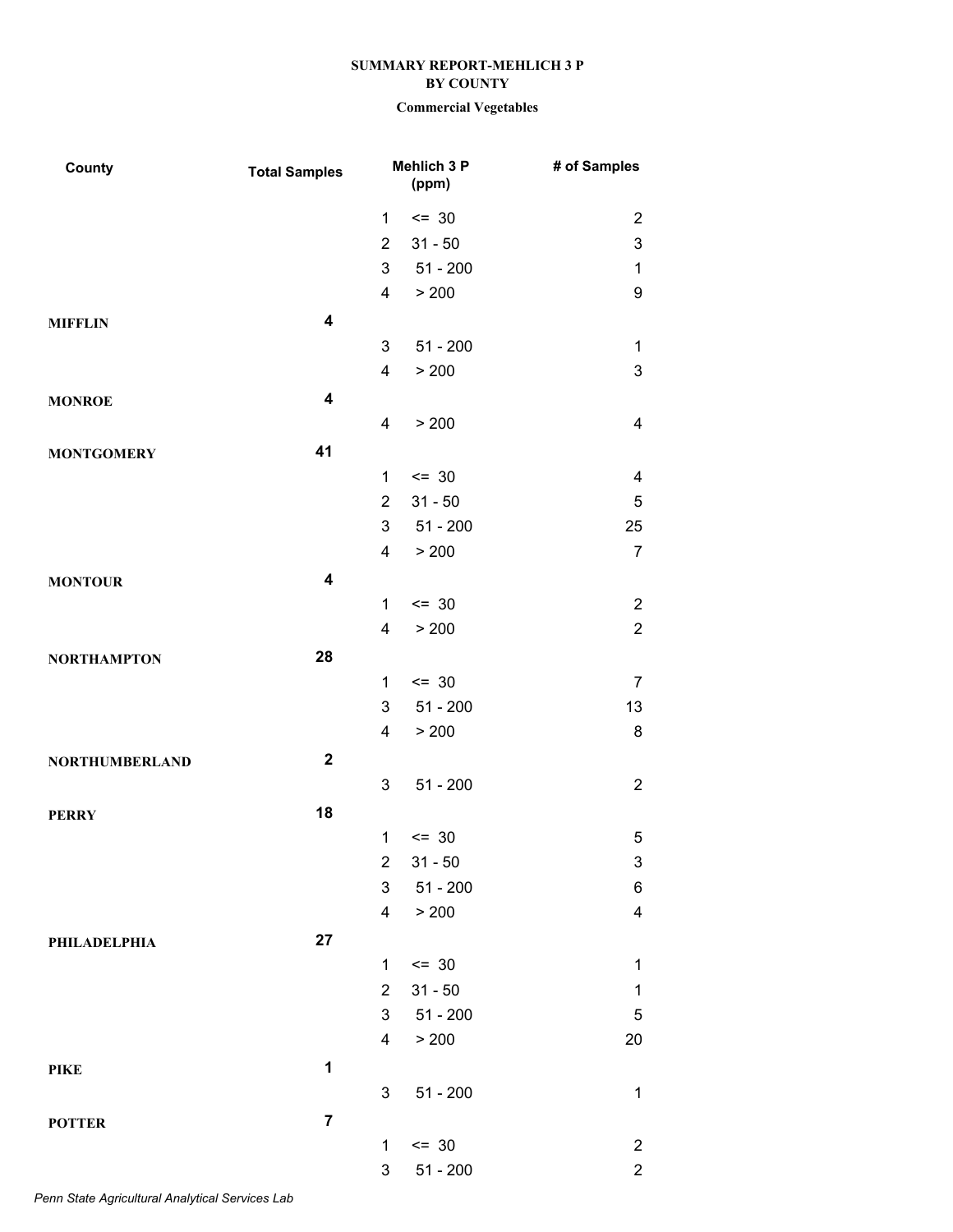| County             | <b>Total Samples</b>    |                         | Mehlich 3 P<br>(ppm) | # of Samples              |
|--------------------|-------------------------|-------------------------|----------------------|---------------------------|
|                    |                         | 4                       | > 200                | 3                         |
| <b>SCHUYLKILL</b>  | 8                       |                         |                      |                           |
|                    |                         | 1                       | $= 30$               | $\mathbf 1$               |
|                    |                         | $\overline{2}$          | $31 - 50$            | 3                         |
|                    |                         | 3                       | $51 - 200$           | $\overline{2}$            |
|                    |                         | $\overline{\mathbf{4}}$ | > 200                | $\overline{2}$            |
| <b>SNYDER</b>      | 10                      |                         |                      |                           |
|                    |                         | $\mathbf{1}$            | $\leq$ 30            | $\ensuremath{\mathsf{3}}$ |
|                    |                         | 3                       | $51 - 200$           | $\ensuremath{\mathsf{3}}$ |
|                    |                         | 4                       | > 200                | $\overline{\mathbf{4}}$   |
| <b>SOMERSET</b>    | 30                      |                         |                      |                           |
|                    |                         | $\overline{2}$          | $31 - 50$            | 6                         |
|                    |                         | 3                       | $51 - 200$           | 19                        |
|                    |                         | $\overline{\mathbf{4}}$ | > 200                | $\mathbf 5$               |
| <b>SULLIVAN</b>    | $\overline{\mathbf{4}}$ |                         |                      |                           |
|                    |                         | $\mathbf{1}$            | $= 30$               | $\mathbf 1$               |
|                    |                         | 3                       | $51 - 200$           | $\mathbf{1}$              |
|                    |                         | 4                       | > 200                | $\overline{2}$            |
| <b>SUSQUEHANNA</b> | 32                      |                         |                      |                           |
|                    |                         | $\mathbf{1}$            | $\leq$ 30            | $10\,$                    |
|                    |                         | $\overline{2}$          | $31 - 50$            | $\overline{7}$            |
|                    |                         | 3                       | $51 - 200$           | 8                         |
|                    |                         | 4                       | > 200                | $\overline{7}$            |
| <b>TIOGA</b>       | 9                       |                         |                      |                           |
|                    |                         | $\mathbf{1}$            | $= 30$               | $\overline{\mathbf{4}}$   |
|                    |                         | 2                       | $31 - 50$            | 1                         |
|                    |                         | $\mathfrak{S}$          | $51 - 200$           | $\overline{c}$            |
|                    |                         | 4                       | > 200                | $\overline{2}$            |
| <b>UNION</b>       | 11                      |                         |                      |                           |
|                    |                         | 1                       | $\leq$ 30            | 4                         |
|                    |                         | $\overline{2}$          | $31 - 50$            | $\ensuremath{\mathsf{3}}$ |
|                    |                         | 3                       | $51 - 200$           | $\overline{\mathbf{4}}$   |
| <b>VENANGO</b>     | $\overline{7}$          |                         |                      |                           |
|                    |                         | 1                       | $= 30$               | $\ensuremath{\mathsf{3}}$ |
|                    |                         | $\overline{2}$          | $31 - 50$            | $\overline{c}$            |
|                    |                         | 3                       | $51 - 200$           | $\overline{2}$            |
| <b>WARREN</b>      | $\mathbf 3$             |                         |                      |                           |
|                    |                         | 3                       | $51 - 200$           | $\overline{2}$            |